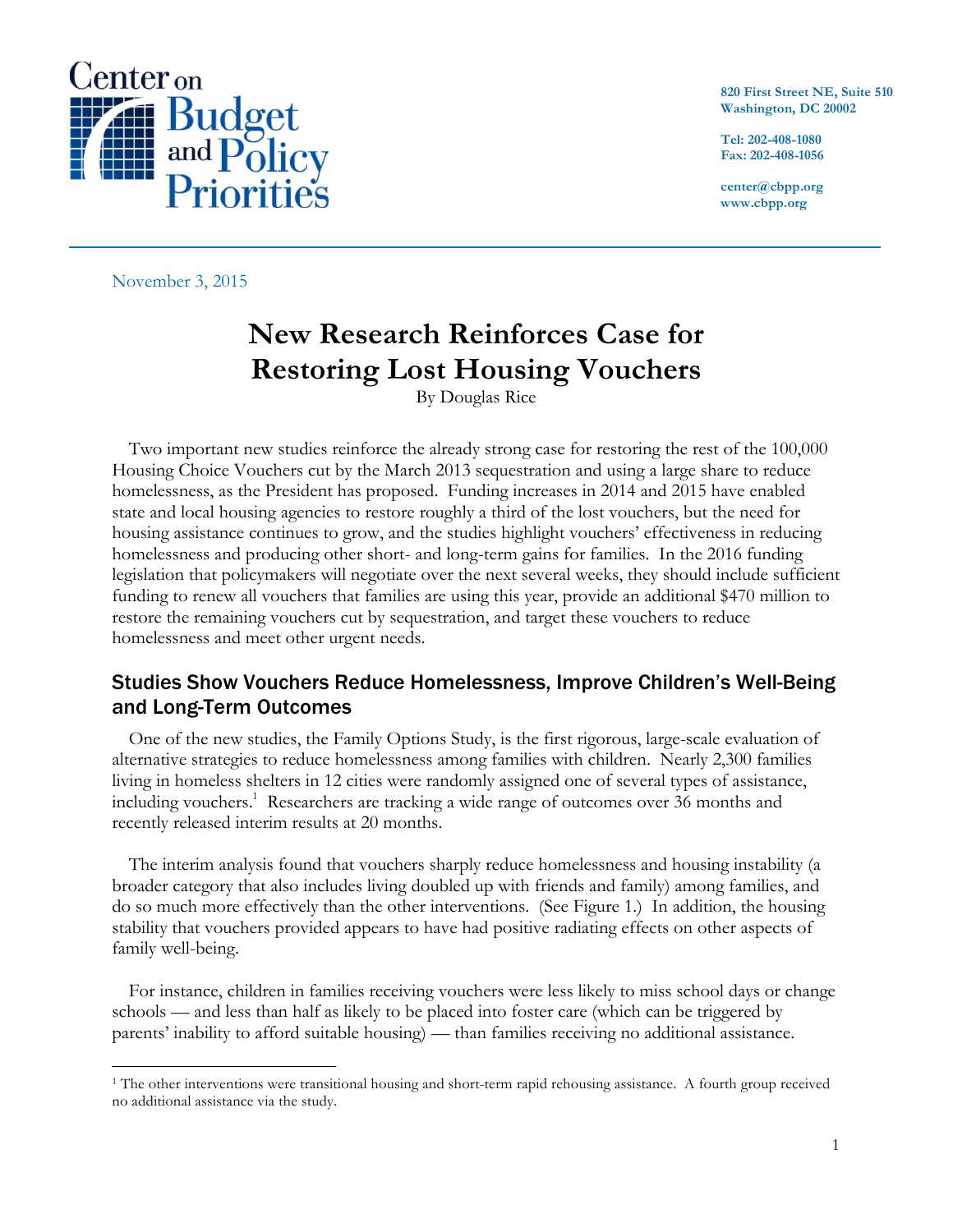Also, adults in families with vouchers had lower rates of psychological distress, drug and alcohol dependence, and domestic violence.<sup>2</sup> Vouchers were also cost-effective relative to the other interventions tested.<sup>3</sup>



CENTER ON BUDGET AND POLICY PRIORITIES | CBPP.ORG

These interim results reinforce the impressive results from the earlier Housing Voucher Evaluation, which compared families with children who were randomly assigned vouchers to those who did not receive vouchers. It found that vouchers reduced homelessness by three-quarters and housing instability by close to 80 percent.<sup>4</sup>

The second new, ground-breaking study highlights the long-term benefits to low-income children whose families use vouchers to move to better neighborhoods. A group of Harvard economists led by Raj Chetty reanalyzed data from the five-city Moving to Opportunity (MTO) Demonstration (an

 <sup>2</sup> Daniel Gubits *et al., Family Options Study: Short-Term Impacts of Housing and Services Interventions for Homeless Families*, prepared for Department of Housing and Urban Development (HUD), July 2015,

http://www.huduser.org/portal/sites/default/files/pdf/FamilyOptionsStudy\_final.pdf. For more on this and other research on the effectiveness of vouchers, see Will Fischer, "Research Shows Housing Vouchers Reduce Hardship and Provide Platform for Long-Term Gains Among Children," Center on Budget and Policy Priorities, October 7, 2015, http://www.cbpp.org/research/housing/research-shows-housing-vouchers-reduce-hardship-and-provide-platform-forlong-term.

<sup>&</sup>lt;sup>3</sup> The total average 20-month cost of assisting families receiving housing vouchers was about the same as for the homeless families who received no additional assistance under the study (because the latter tended to remain in costly shelter facilities for longer durations), slightly higher than for families receiving rapid rehousing assistance, and somewhat lower than for families in transitional housing.

<sup>4</sup> Michelle Wood, Jennifer Turnham, and Gregory Mills, "Housing Affordability and Family Well-Being: Results from the Housing Voucher Evaluation," *Housing Policy Debate,* Vol. 19, issue 2 (2008), pp. 367-412; Gregory Mills *et al.,* "Effects of Housing Vouchers on Welfare Families," prepared for HUD Office of Policy Development and Research, September 2006.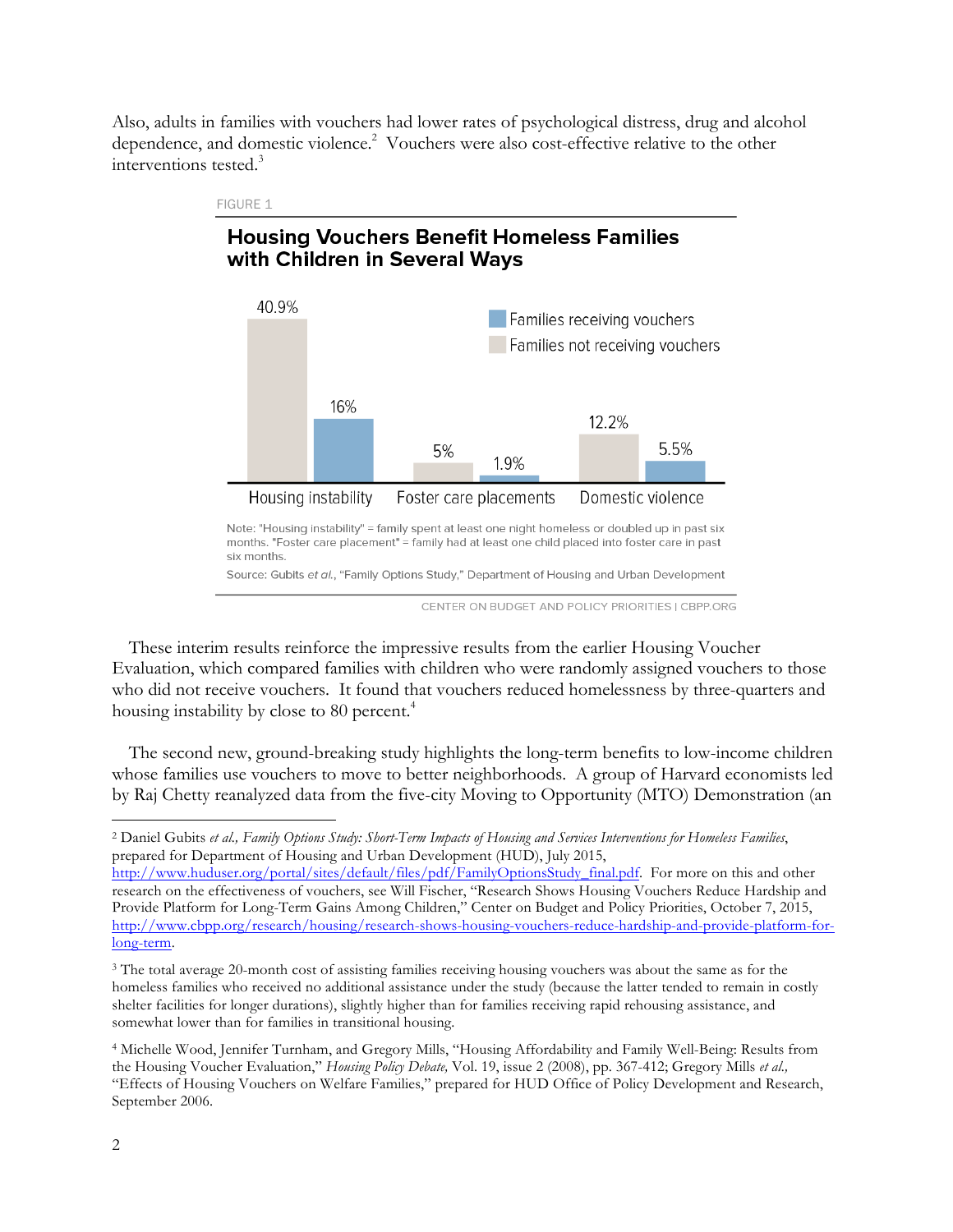experimental study of poor families in public housing in distressed neighborhoods), some of whom received vouchers to move to low-poverty neighborhoods. Children whose families moved to lowpoverty neighborhoods when they were young were more likely to attend college and less likely to become single parents as adults than control group families that did not receive an MTO voucher; they also earned significantly more as adults. (See Figure 2.)

#### FIGURE 2

## Moving with Voucher to Lower-Poverty Neighborhoods While Young Children **Improves Key Adult Outcomes**



Source: Chetty et al., "The Effects of Exposure to Better Neighborhoods on Children: New Evidence from the Moving to Opportunity Experiment," National Bureau of Economic Research, Working Paper #21156, May 2015.

CENTER ON BUDGET AND POLICY PRIORITIES | CBPP.ORG

### Sequestration Cuts Forced Large Voucher Losses

The 2011 Budget Control Act (BCA) required arbitrary, across-the-board sequestration cuts in most discretionary programs in March 2013, including a \$938 million cut for Housing Choice Vouchers.<sup>5</sup> This forced state and local housing agencies to cut the number of families using vouchers. As of July 2014, agencies were assisting 100,000 fewer families than they had before sequestration.

 <sup>5</sup> For more on sequestration, see David Reich, "Sequestration and Its Impact on Non-Defense Appropriations," Center on Budget and Policy Priorities, February 19, 2015, http://www.cbpp.org/research/federal-budget/sequestration-andits-impact-on-non-defense-appropriations.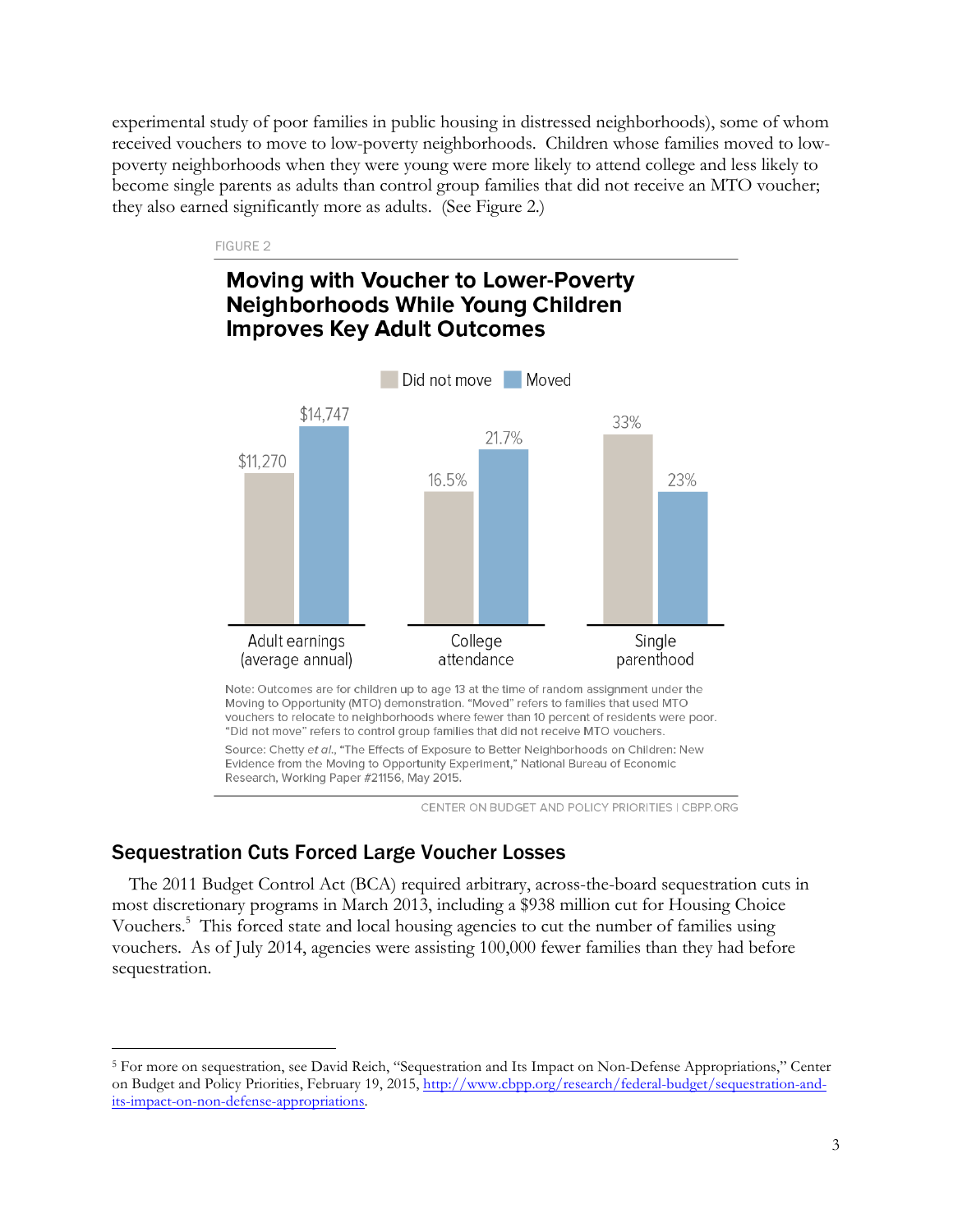The voucher cuts have come even as a growing number of low-income families struggle to pay the rent and homelessness remains a large and persistent problem. The number of low-income families paying more than half their income for rent has risen in every state but Delaware since 2007, as rent increases have outpaced income gains.<sup>6</sup>

# **Housing Agencies Have Restored One-Third of** the 100,000 Vouchers Cut by Sequestration

FIGURE 3



Change in number of families using vouchers relative to December 2012

CENTER ON BUDGET AND POLICY PRIORITIES I CBPP.ORG

While the nation has made progress in reducing homelessness among some groups — such as veterans — and in some communities, the problem remains serious. More than 1 million schoolaged children were homeless or living temporarily with other families or in motels during the 2013 – 2014 school year, according to school reports, more than ever before.<sup>7</sup> And Los Angeles, Portland (OR), and the State of Hawaii recently declared "emergencies" in response to dramatic increases in homelessness.<sup>8</sup>

 <sup>6</sup> Alicia Mazzara, "Rental Assistance Need Growing in Nearly Every State," Center on Budget and Policy Priorities, May 11, 2015, http://www.cbpp.org/blog/rental-assistance-need-growing-in-nearly-every-state; and "New Census Data Show Rising Rents, Weak Income Growth," September 18, 2015, http://www.cbpp.org/blog/new-census-data-showrising-rents-weak-income-growth.

<sup>7</sup> Ehren Dohler, "The Alarming Rise in Homeless Students," Center on Budget and Policy Priorities, September 15, 2015, http://www.cbpp.org/blog/the-alarming-rise-in-homeless-students.

<sup>8</sup> "Governor Ige Signs Emergency Proclamation to Address Homelessness Statewide," October 16, 2015, http://governor.hawaii.gov/newsroom/governors-office-news-release-governor-ige-signs-emergency-proclamation-toaddress-homelessness-statewide/; "Mayor Announces State of Emergency for Housing, Homeless," September 23, 2015, http://www.kgw.com/story/news/politics/2015/09/23/mayor-announces-state-emergency-housing-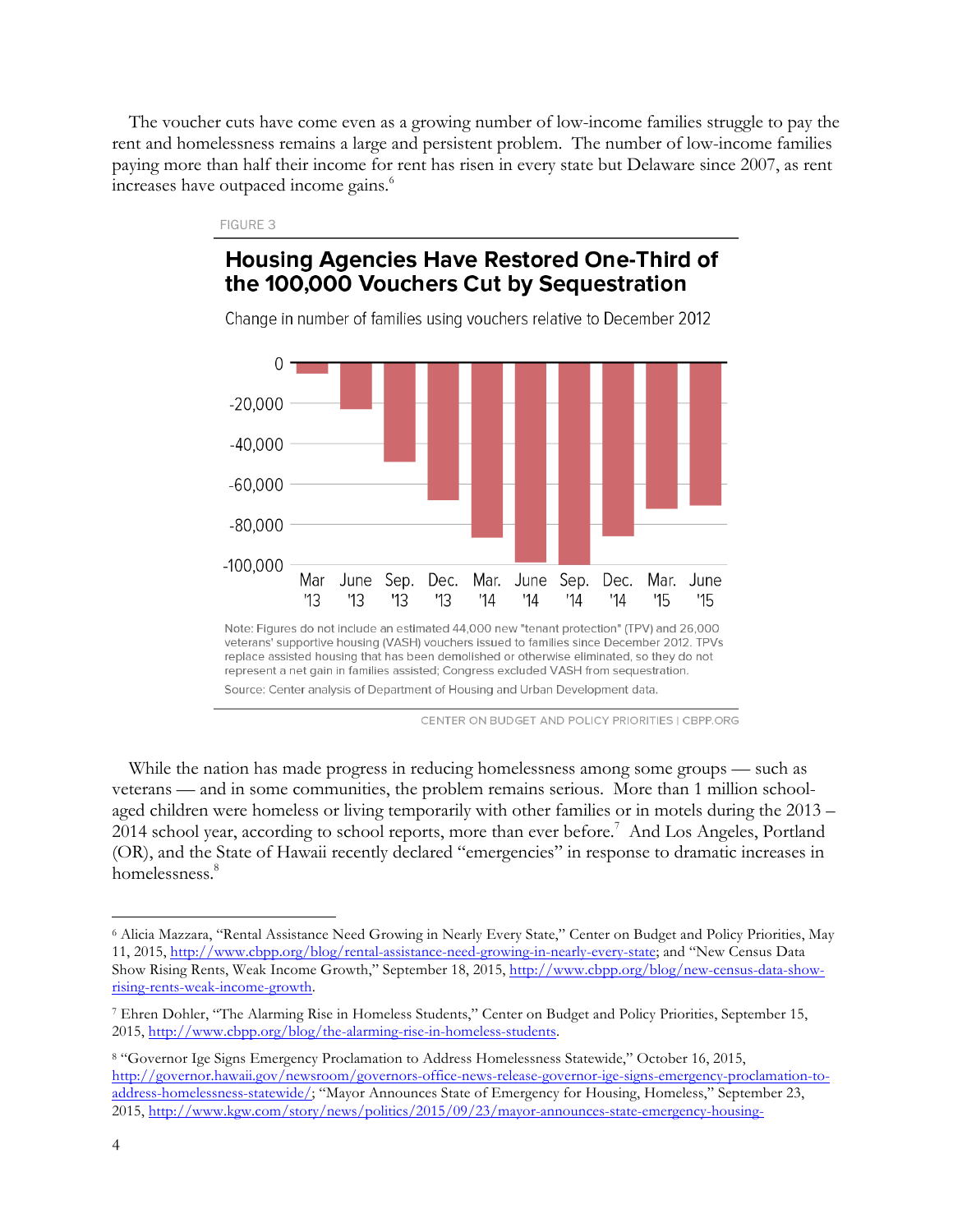To their credit, policymakers raised voucher funding in 2014 relative to the sequestration-depleted 2013 level and provided a more modest increase in 2015. These increases stemmed the cuts in the number of families assisted and enabled agencies to begin reissuing vouchers to families on their waiting lists. By June 2015, agencies had restored about 30,000 vouchers to families' use. Moreover, the number of "vouchers on the street" — that is, the number of new families with vouchers seeking rentals — remained high as of June, suggesting that agencies will restore an additional  $10,000 - 15,000$  vouchers to families from July to December of this year.<sup>9</sup>

#### What Is the Housing Choice Voucher Program?

More than 5 million people in more than 2 million low-income families use vouchers to help pay for housing that they find in the private market. About half of the households using vouchers are seniors or people with disabilities; most of the rest are working families with children. Voucher households have incomes of about \$13,100, on average, well below the poverty line.

Families with vouchers generally must contribute 30 percent of their income for rent and basic utilities. The voucher pays the rest of the rental costs up to a reasonable limit set by HUD and the local housing agency.

Vouchers sharply reduce homelessness and other hardships, lift more than 1 million people out of poverty, and give families an opportunity to move to safer, less poor neighborhoods. Studies link these effects to educational, developmental, and health benefits that can improve children's long-term prospects and reduce costs in other public programs.

For more information on the voucher program, See "Policy Basics: The Housing Choice Voucher Program," Center on Budget and Policy Priorities, updated September 29, 2015, http://www.cbpp.org/research/housing/policy-basics-the-housing-choice-voucher-program and Will Fischer, "Research Shows Housing Vouchers Reduce Hardship and Provide Platform for Long-Term Gains Among Children," Center on Budget and Policy Priorities, updated October 7, 2015, http://www.cbpp.org/research/housing/research-shows-housing-vouchers-reduce-hardship-and-provideplatform-for-long-term.

#### Renewing All Vouchers in Use and Restoring Vouchers Lost to Sequestration Should Be High Priorities for 2016 Funding Legislation

Policymakers should make it a priority in the 2016 omnibus appropriations bill to include sufficient funds to renew all vouchers in use. More specifically, because many agencies will likely continue restoring vouchers in the second half of 2015, policymakers should provide enough renewal funding to cover all vouchers that families are using at the *end of the calendar year*, as well as sufficient funding to restore the remaining vouchers cut under sequestration, as explained below.

Approximately \$18.05 billion will be required to fully renew all vouchers in use at the end of 2015, according to CBPP analysis of program cost data. This is about \$100 million less than the Housepassed funding bill provided, and about \$65 million more than the Senate Appropriations

homeless/72685832/; "L.A. to declare 'state of emergency' on homelessness, commit \$100 million," September 22, 2015, http://www.latimes.com/local/lanow/la-me-ln-homeless-funding-proposals-los-angeles-20150921-story.html.

<sup>9</sup> Continuing an increase that began in mid-2014, about 70,000 vouchers were "on the street" during the first six months of 2015 — about 25,000 more than in the typical month before sequestration.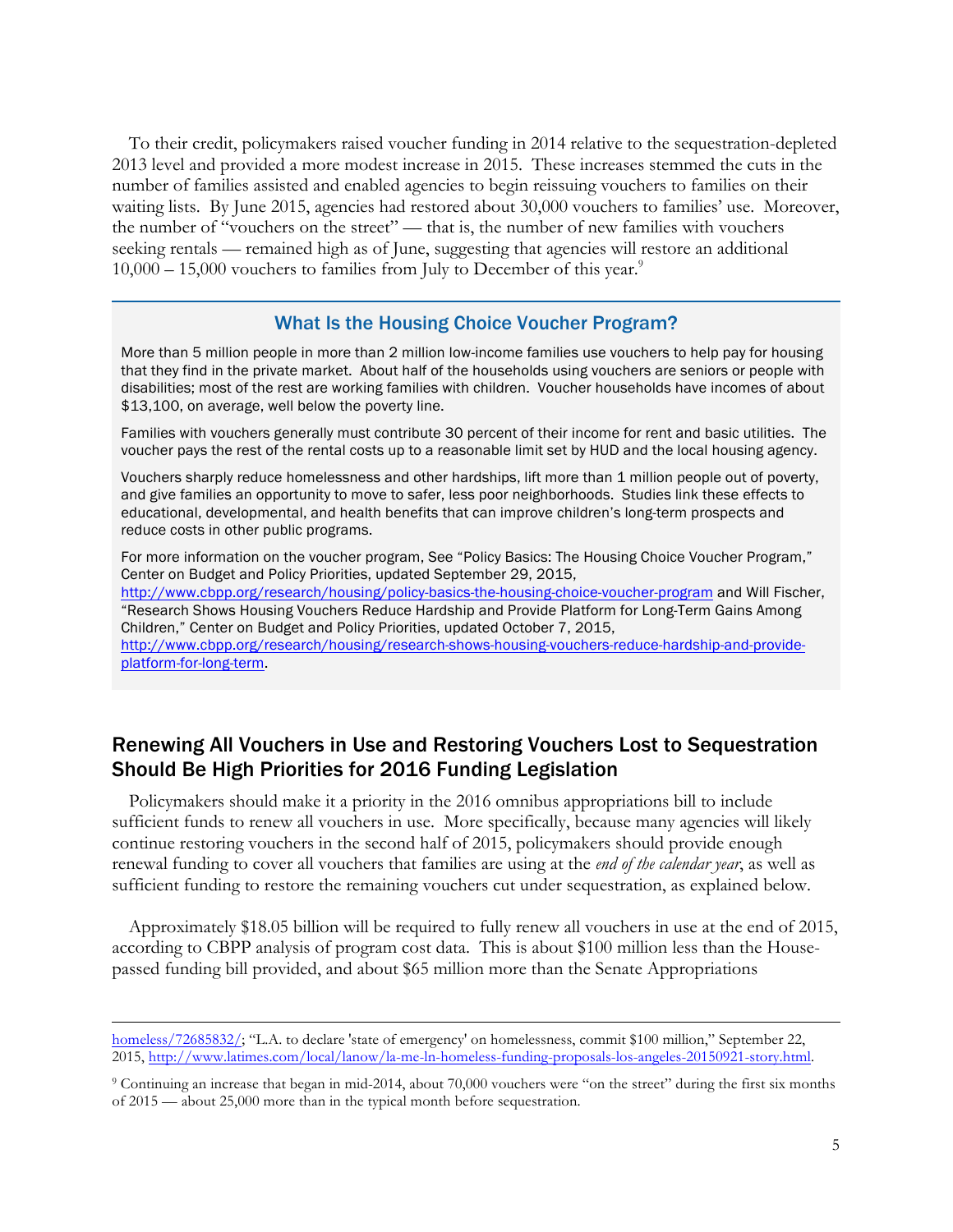Committee included in its bill.<sup>10</sup> If policymakers fail to provide sufficient funds to renew the vouchers in use at the end of this year, many agencies will have no choice but to assist fewer families, thereby reversing recent progress in restoring vouchers to families' use.

Congress also should allocate \$470 million to fully restore the remaining 60,000 housing vouchers cut under sequestration and direct that these vouchers be used to reduce homelessness and meet other urgent needs, similar to what the President proposed in his 2016 budget.<sup>11</sup> The recent budget agreement effectively makes \$33 billion above the sequestration level available for non-defense discretionary programs in fiscal year 2016. Providing adequate funding to restore the vouchers lost to sequestration would require less than 1.5 percent of these funds and would be an important use of a very small portion of the funds.

The President's 2016 budget included sufficient funds to fully reverse the voucher sequestration cuts and proposed to target restoration vouchers on several groups with particularly urgent needs for assistance: 12

•**Homeless families, including veterans, tribal families, and victims of domestic and**  dating violence. This proposal builds on the successful strategy used in the Veterans Supportive Housing Program (VASH) that the Departments of Veterans Affairs (VA) and Housing and Urban Development (HUD) administer jointly: since 2008, Congress has funded approximately 76,000 vouchers for homeless veterans who also receive mental health treatment and other services from the VA. The number of homeless veterans fell by 33 percent between 2010 and 2014, and the nation is on track to virtually eliminate veterans' homelessness by the end of 2015, according to HUD.<sup>13</sup> Providing funding for these restoration vouchers would give housing agencies a strong incentive to strengthen and expand their efforts to address homelessness.<sup>14</sup>

 <sup>10</sup> Both bills likely include enough funding to cover agencies' eligibility under the base renewal formula, under which eligibility for most agencies will be determined by their average voucher leasing and costs during *calendar year 2015*. However, agencies that restore additional vouchers in the second half of 2015 may be unable to sustain those vouchers in 2016 if the renewal funding they receive is limited to the amounts for which they are eligible under the base formula. This is why additional funds above the Senate bill level will be needed. Our estimate is based on agency-reported cost data through June 2015, and includes an inflation adjustment of 2.3 percent, which is consistent with the recent rent and utility cost trends in the private market.

<sup>11</sup> On the budget agreement, see Robert Greenstein, "Greenstein: Budget Deal, Though Imperfect, Represents Significant Accomplishment and Merits Support," Center on Budget and Policy Priorities, October 27, 2015, http://www.cbpp.org/press/statements/greenstein-budget-deal-though-imperfect-represents-significantaccomplishment-and.

<sup>12</sup> The President's budget included \$512 million to restore 67,000 vouchers. Our analysis of the latest program data indicates that 60,000 vouchers would have to be restored in 2016 to fully reverse the sequestration cuts, and that this would cost \$470 million.

<sup>13</sup> With the additional 20,000 VASH vouchers that Congress funded in 2014 and 2015, the Administration argues, communities will have sufficient capacity to eliminate homelessness among veterans who are eligible for VASH. The President's targeted voucher proposal recognizes that some homeless veterans are unable to use VASH — for instance, because their service discharge status makes them ineligible for it or because they are in communities where VASH vouchers are not available. These veterans would be eligible for restoration vouchers.

<sup>&</sup>lt;sup>14</sup> A recent HUD-sponsored survey found that only one in four housing agencies have implemented policies to ease homeless people's access to rental assistance. Encouraging agencies to expand their efforts to reduce homelessness is essential to making progress in meeting the homelessness reduction targets the U.S. Interagency Council on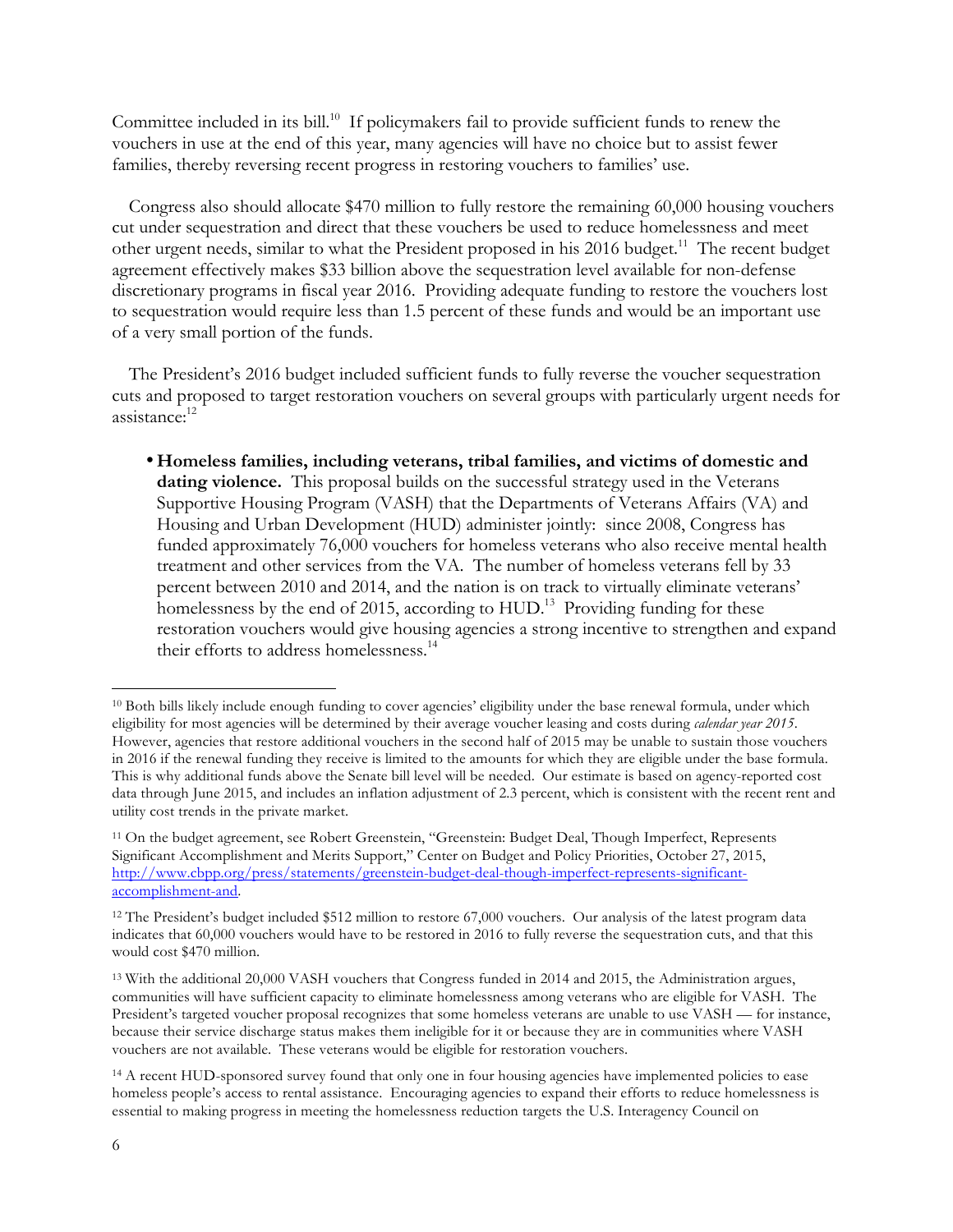- •**Victims of domestic and dating violence living in assisted housing.** Congress amended the Violence Against Women Act in 2013 (VAWA) to require HUD to establish policies and procedures under which victims of domestic violence, dating violence, sexual assault, or stalking who live in assisted housing may receive a transfer to another assisted unit or a voucher to enable them to move to a safe location. Because alternative assisted units in a safe location will not always be available, vouchers are essential to ensuring the safe relocation of some families who request transfers.
- •**Family Unification Program (FUP).** This program provides vouchers to families that are at imminent risk of having their children placed in foster care, or are experiencing a delay in having their children returned to them from such placements, primarily because they cannot afford adequate housing. Youth who are "aging out" of foster care are also eligible for FUP vouchers; a significant share of such youth experience homelessness, and a much larger share struggle to maintain stable housing. Research suggests that FUP reduces youth and family homelessness as well as the risk of foster care placement.<sup>15</sup> Moreover, the cost of foster care far exceeds the cost of FUP rental assistance. Congress has funded approximately 46,000 FUP vouchers since the program's initiation in the early 1990s but has funded no additional such vouchers since fiscal year 2010.<sup>16</sup>

The 2016 HUD funding bill approved by the Senate Appropriations Committee takes a modest step towards restoring vouchers. It includes \$75 million for approximately 10,000 new vouchers for homeless veterans (VASH) and \$20 million for roughly 2,600 new FUP vouchers. The Housepassed HUD funding bill includes no funding to restore vouchers, although the report that the Appropriations Committee issued in conjunction with the bill expresses clear support for the President's proposed policy of issuing additional targeted vouchers, particularly vouchers for families participating in FUP, homeless veterans, and families seeking emergency transfers as authorized by the Violence Against Women Act.

Expanding on the Senate bill's funding provisions for VASH and FUP, policymakers should fully restore housing vouchers in the final 2016 funding bill by including \$470 million for housing vouchers targeted on the three categories of vulnerable people identified in the President's proposal: (1) homeless families, including veterans (particularly those who are unable to use VASH vouchers), tribal families, and victims of domestic and dating violence; (2) victims of domestic violence living in assisted housing, as necessary to implement the emergency transfer provisions of VAWA; and (3) youth and families eligible for the Family Unification Program.<sup>17</sup>

<sup>16</sup> National Center for Housing and Child Welfare, http://www.nchcw.org/uploads/7/5/3/3/7533556/fup\_cumulative\_list.pdf.

Homelessness has set. HUD Office of Policy Development and Research, "Study of PHAs' Efforts to Serve People Experiencing Homelessness," January 2014.

<sup>15</sup> Patrick J. Fowler and Dina Chavira, "Family Unification Program: Housing Services for Homeless Child Welfare– Involved Families," *Housing Policy Debate*, Vol. 24, No. 4 (2014), pp. 802–814.

<sup>17</sup> Our proposal diverges from the President's request in one major respect. The President's budget proposed to target only 30,000 of the 67,000 restoration vouchers on the three categories of vulnerable people described above. In contrast, we recommend targeting *all* of the restoration vouchers on these vulnerable groups. The Administration's argument notwithstanding (see footnote 13), Congress could reasonably choose to set aside \$75 million of the \$470 million for new VASH vouchers, as the Senate bill does. In addition to restoring housing vouchers, policymakers should meet the President's request for Homeless Assistance Grant program funding to create more than 25,000 new units of supportive housing for chronically homeless individuals, an investment that the Administration deems essential to